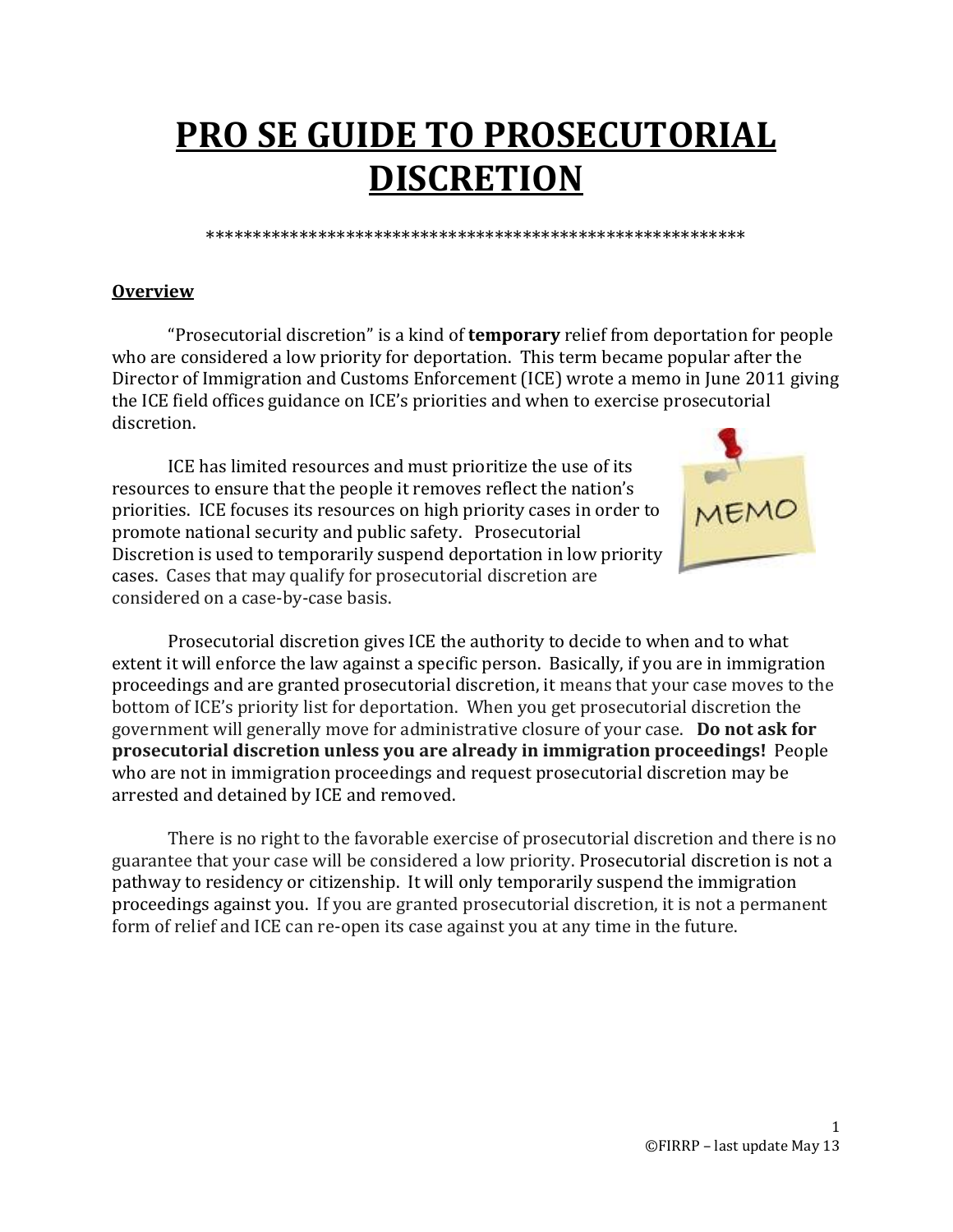#### *When can ICE exercise Prosecutorial Discretion?*

ICE can exercise prosecutorial discretion at *any stage* in immigration proceedings, including but not limited to:

- $\rightarrow$  Deciding to issue or cancel a Notice to Appear (NTA)
- $\rightarrow$  Deciding whom to question or arrest
- $\rightarrow$  Deciding who to detain
- $\rightarrow$  Deciding who to release on bond or personal recognizance
- $\rightarrow$  Dismissing a case
- $\rightarrow$  Granting deferred action or parole
- $\rightarrow$  Executing a final order of removal
- $\rightarrow$  After a final order of removal
- $\rightarrow$  Pursuing an appeal

Even though ICE may grant prosecutorial at any stage, it is generally preferred to do it as early in the case as possible. If you ask for prosecutorial discretion and are denied at any point in the process, you can ask for it again and ICE will reconsider it. For example, if your circumstances change and there are things that make you more sympathetic to ICE.

#### *Who may grant Prosecutorial Discretion?*

Prosecutorial Discretion can be granted by:

- $\rightarrow$  The ICE Director, Deputy Director and senior staff
- $\rightarrow$  ICE attorneys and their supervisors
- $\rightarrow$  Officers, agents, and their supervisors within Enforcement and Removal Operations (ERO)

# **Low Priority Cases**

If your case is considered a low priority case you may be granted prosecutorial discretion. There is no specific definition of what ICE will consider a low priority cases. ICE has to consider a long list of different factors.

People who *may* be considered a low priority include:

- $\rightarrow$  Do not pose a danger to national security.
- $\rightarrow$  Do not have a history of violent crimes or felony convictions
- $\rightarrow$  Have lived in the U.S. for a long time
- $\rightarrow$  Came into the U.S. as young children
- $\rightarrow$  Are minors or elderly individuals
- $\rightarrow$  Have not been deported in the past
- $\rightarrow$  Have U.S. citizen children or spouses
- $\rightarrow$  Have graduated high school and are pursuing a college degree in the U.S.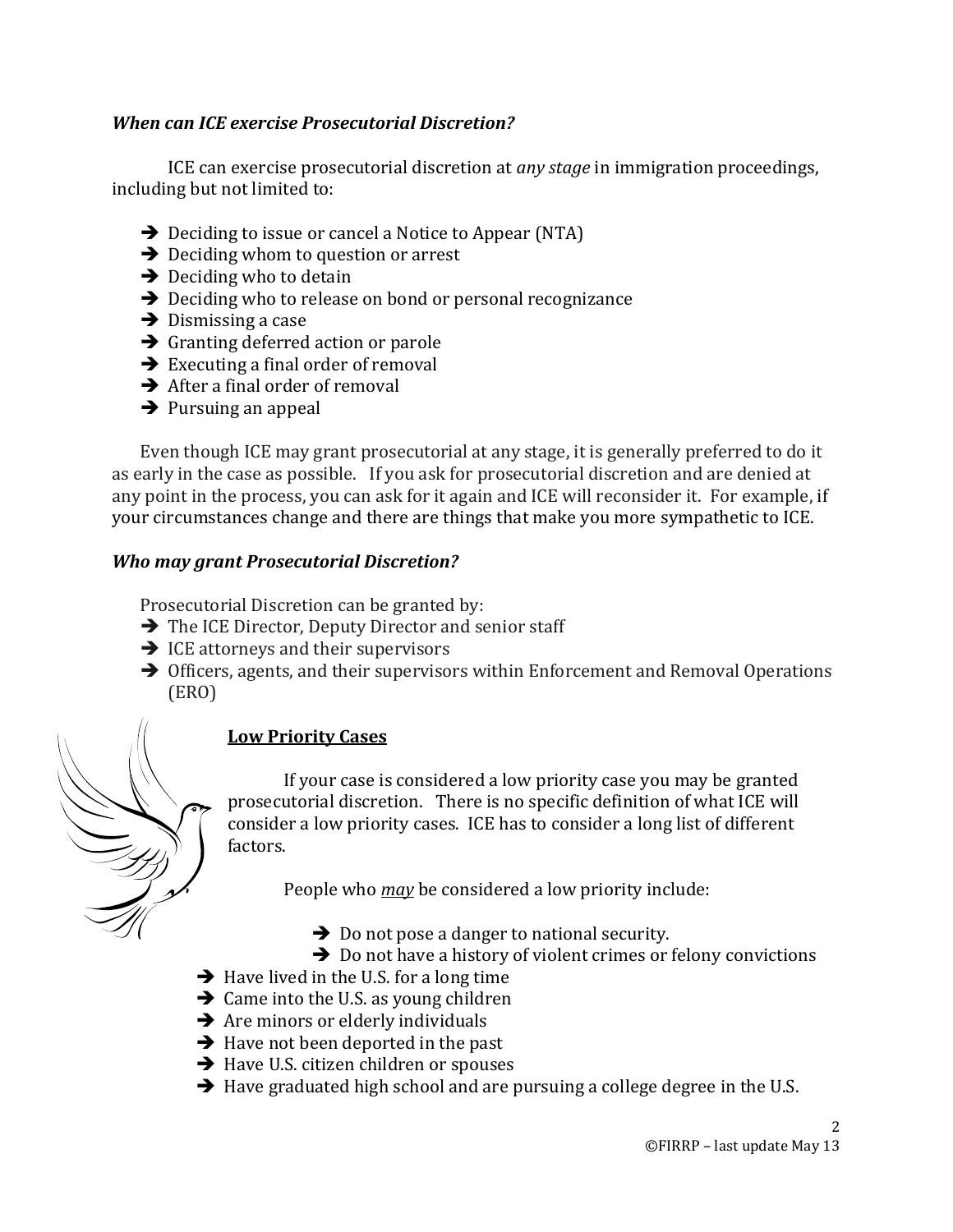- $\rightarrow$  Have served in the U.S. military or have close relatives who served in the U.S. military
- $\rightarrow$  Have strong ties and involvement with the community
- $\rightarrow$  Are pregnant or nursing
- $\rightarrow$  Have serious health conditions or are the primary caretaker for someone with serious health conditions.
- → Were victims of domestic violence, human trafficking, or of any other serious crime in the U.S.

Unfortunately if you are already in detention, chances are that ICE views your case as a high priority and is unlikely to grant you prosecutorial discretion or release from detention (sometimes called "humanitarian parole").

Cases where people have extreme medical conditions may be more likely to receive prosecutorial discretion. Those conditions include:

- $\rightarrow$  Advanced chronic conditions with complications
- → HIV/AIDS or Cancer
- $\rightarrow$  Pending or recent organ transplants
- $\rightarrow$  Terminal illness
- $\rightarrow$  Paraplegics or amputees confined to wheelchairs
- $\rightarrow$  Blindness
- $\rightarrow$  Extreme mental retardation or mental illness

### **High Priority Cases**

If your case is considered a high priority you are unlikely to be granted prosecutorial discretion. There is no specific definition of what ICE will consider a high priority cases. ICE has to consider a long list of different factors.

People who are considered high priority *may* include people who:

- $\rightarrow$  Pose a national security threat and suspected terrorists
- $\rightarrow$  Have a history of violent crimes or felony convictions
- $\rightarrow$  Are serious felons, repeat offenders, or have a long criminal record
- $\rightarrow$  Are gang members, human rights violators, or other clear threat to public safety
- $\rightarrow$  Have prior deportation orders
- $\rightarrow$  Have been previously removed and reentered the U.S.
- $\rightarrow$  Have made false claims to being a U.S. citizen

Even though ICE has an interest in protecting the public from violent criminals, you should be aware that any DUI or drug conviction, including a minimal marijuana conviction will likely make someone ineligible for prosecutorial discretion.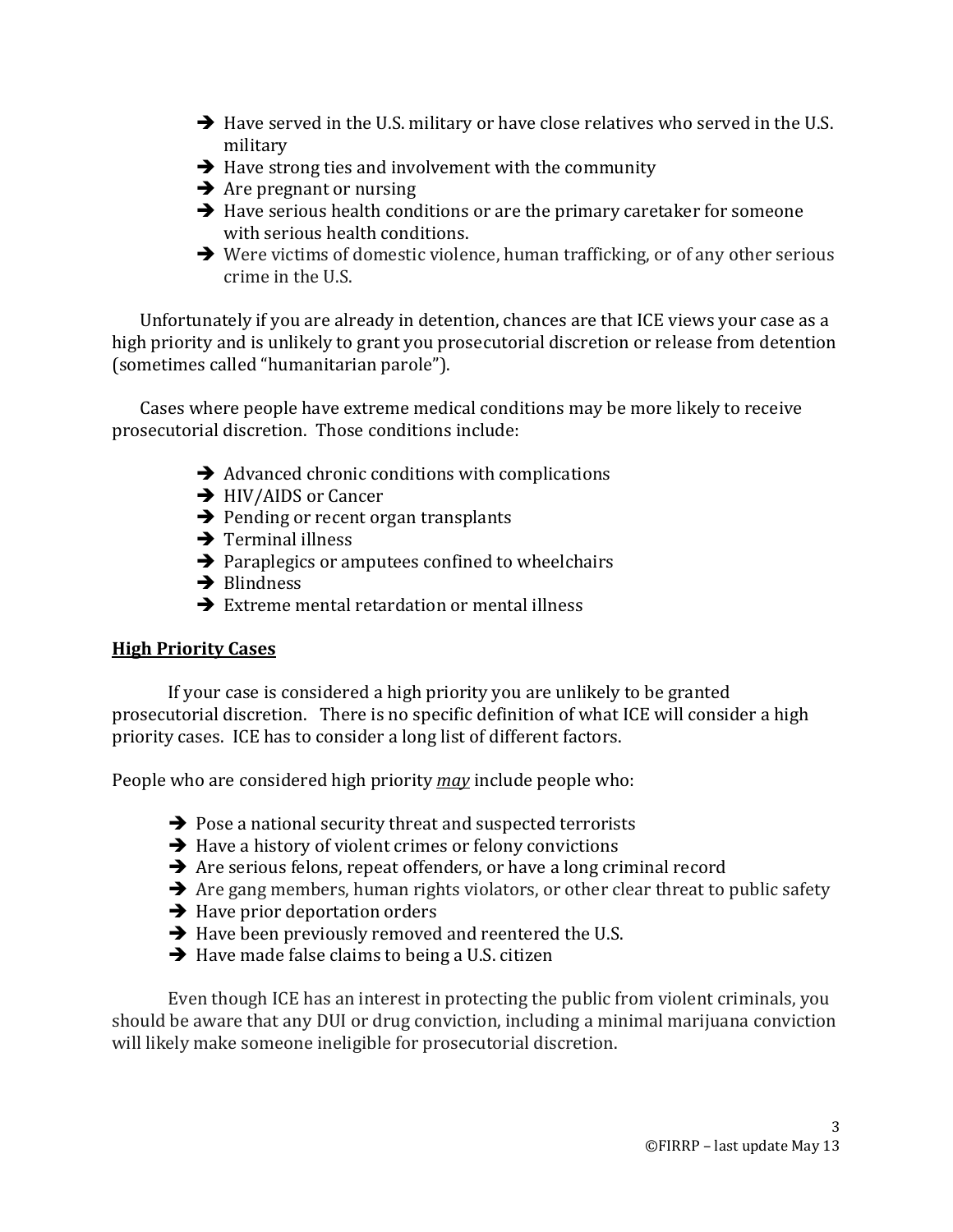#### *Should I Ask for Prosecutorial Discretion?*

Do not ask for prosecutorial discretion unless you are already in immigration proceedings. If you are in immigration proceedings, ICE can exercise discretion on its own, or you can ask for it.

Carefully review the factors listed on the previous page and ask yourself if you fit into one or more of the categories listed for **low priority** cases. Even if you do, ICE still may not grant you prosecutorial discretion but it is worth it to ask.



If you currently have strong case for relief, a lot of supporting evidence, and are likely to win your case, you may not want to ask for prosecutorial discretion and should rather go ahead with your case because you don't get any kind of relief with prosecutorial discretion like a green card. However, you should consider all options and the consequences of losing your case.

In situations where you don't have a very strong case, you may want to consider asking for prosecutorial discretion IF you think you fall into one or more of the low priority categories. In weak cases or if you have no relief available, prosecutorial discretion may be your best chance to fight your deportation. Remember though, that if you are granted prosecutorial discretion your case is just temporarily closed.



## *How Do I Ask for Prosecutorial Discretion?*

Although ICE has a program in place to review cases on its own, you should take a proactive approach to submit a request for prosecutorial discretion. There is no form or filing fee to request prosecutorial discretion.

To ask for prosecutorial discretion, you should write a letter to ICE. The letter to ICE should have the reasons why you deserve prosecutorial discretion and why you should not be removed. You have the burden of proving equities of your case so you will need to provide evidence to support your request.

In order to prove equities, you should attach documents that will support the reasons why you should be granted prosecutorial discretion.